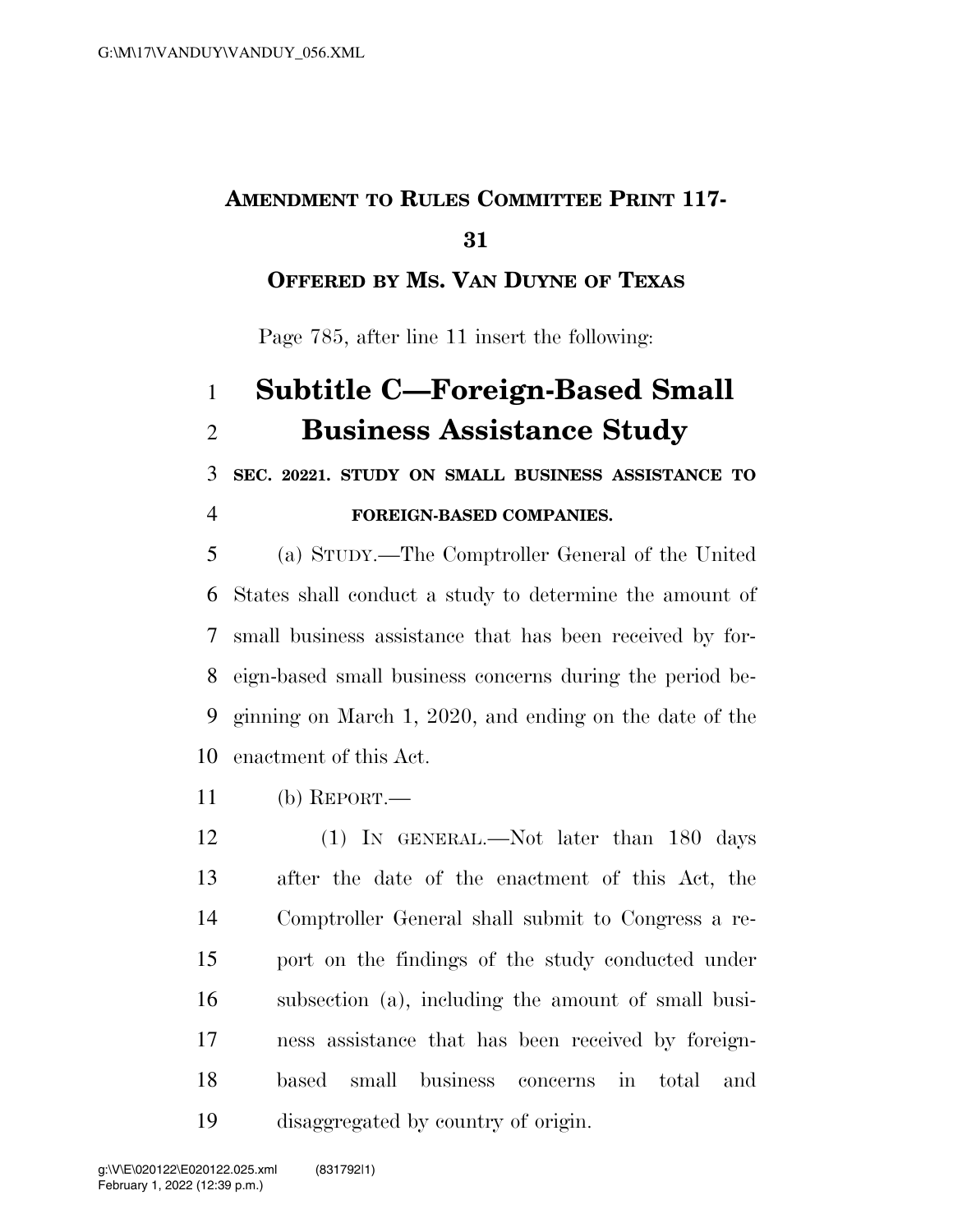| $\mathbf{1}$   | (2) IDENTIFIABLE OR PROPRIETARY INFORMA-               |
|----------------|--------------------------------------------------------|
| $\overline{2}$ | TION.—The Comptroller General shall ensure that        |
| 3              | the report submitted under paragraph (1) does not      |
| $\overline{4}$ | include any identifiable or proprietary information of |
| 5              | any foreign-based small business concern.              |
| 6              | (c) DEFINITIONS.—In this section:                      |
| 7              | (1) COUNTRY OF ORIGIN.—The term "country"              |
| 8              | of origin" means the country, other than the United    |
| 9              | States—                                                |
| 10             | $(A)$ in which a foreign-based small business          |
| 11             | concern is headquartered;                              |
| 12             | (B) under the laws of which an entity own-             |
| 13             | ing or holding, directly or indirectly, not less       |
| 14             | than 25 percent of the economic interest of a          |
| 15             | foreign-based small business concern is orga-          |
| 16             | nized; or                                              |
| 17             | (C) of which a person owning or holding,               |
| 18             | directly or indirectly, not less than 25 percent       |
| 19             | of the economic interest of a foreign-based            |
| 20             | small business concern is a citizen.                   |
| 21             | (2) FOREIGN-BASED SMALL BUSINESS<br>$CON-$             |
| 22             | CERN.—The term "foreign-based small business con-      |
| 23             | cern" means a small business concern-                  |
| 24             | (A) that is headquartered in a country                 |
| 25             | other than the United States; or                       |